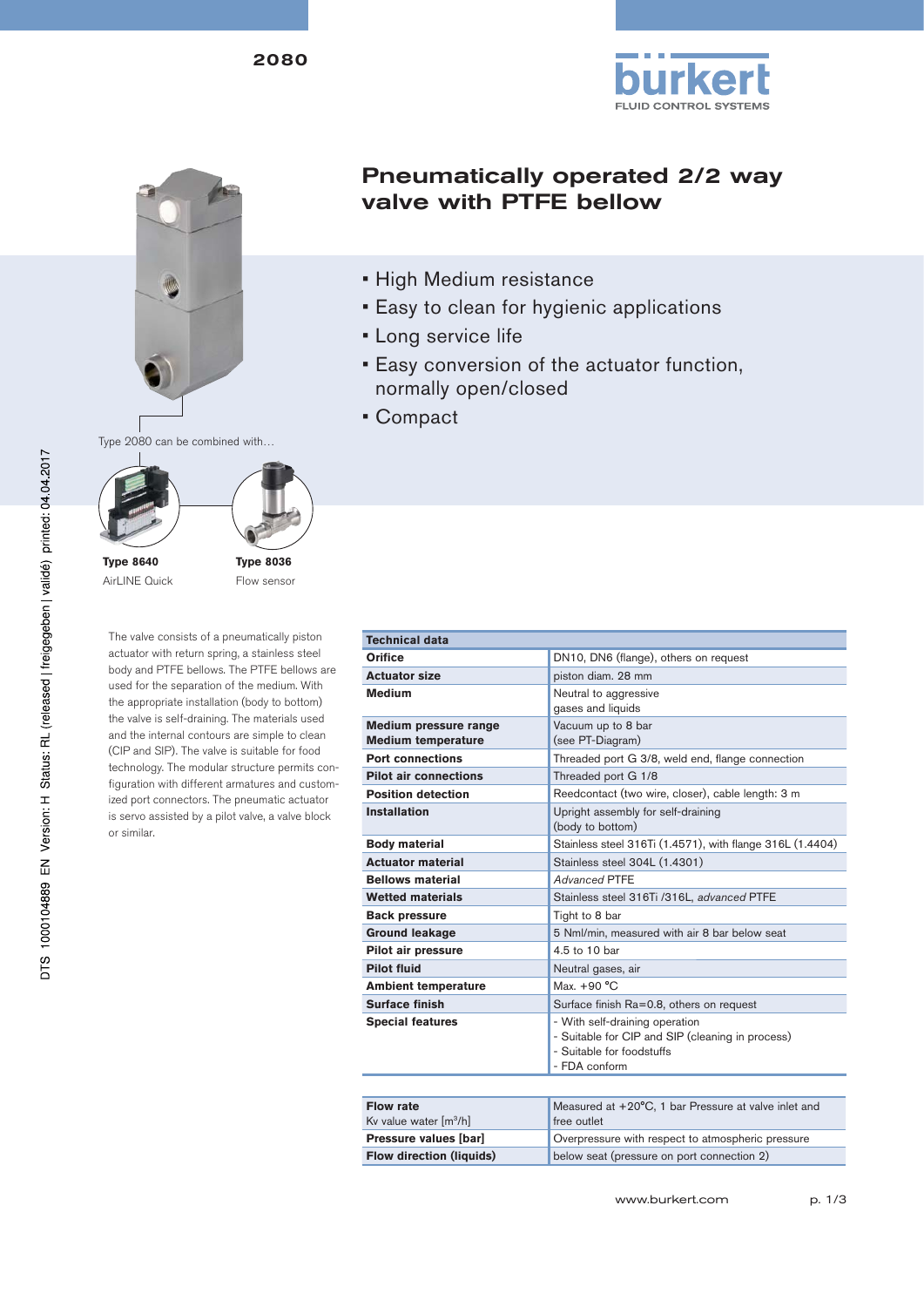



 $T$  $^{\circ}$ C

## Material



## Ordering chart for valves (other versions on request)

All valves with pilot air ports G 1/8 and actuator body in stainless steel



## **on request:**

- normally open version (control function B, CF B)
- mechanical stroke limiter for safer flow adjustment (VAR CODE MJ33)
- 3-position actuator (control function A, paths/positions 6)